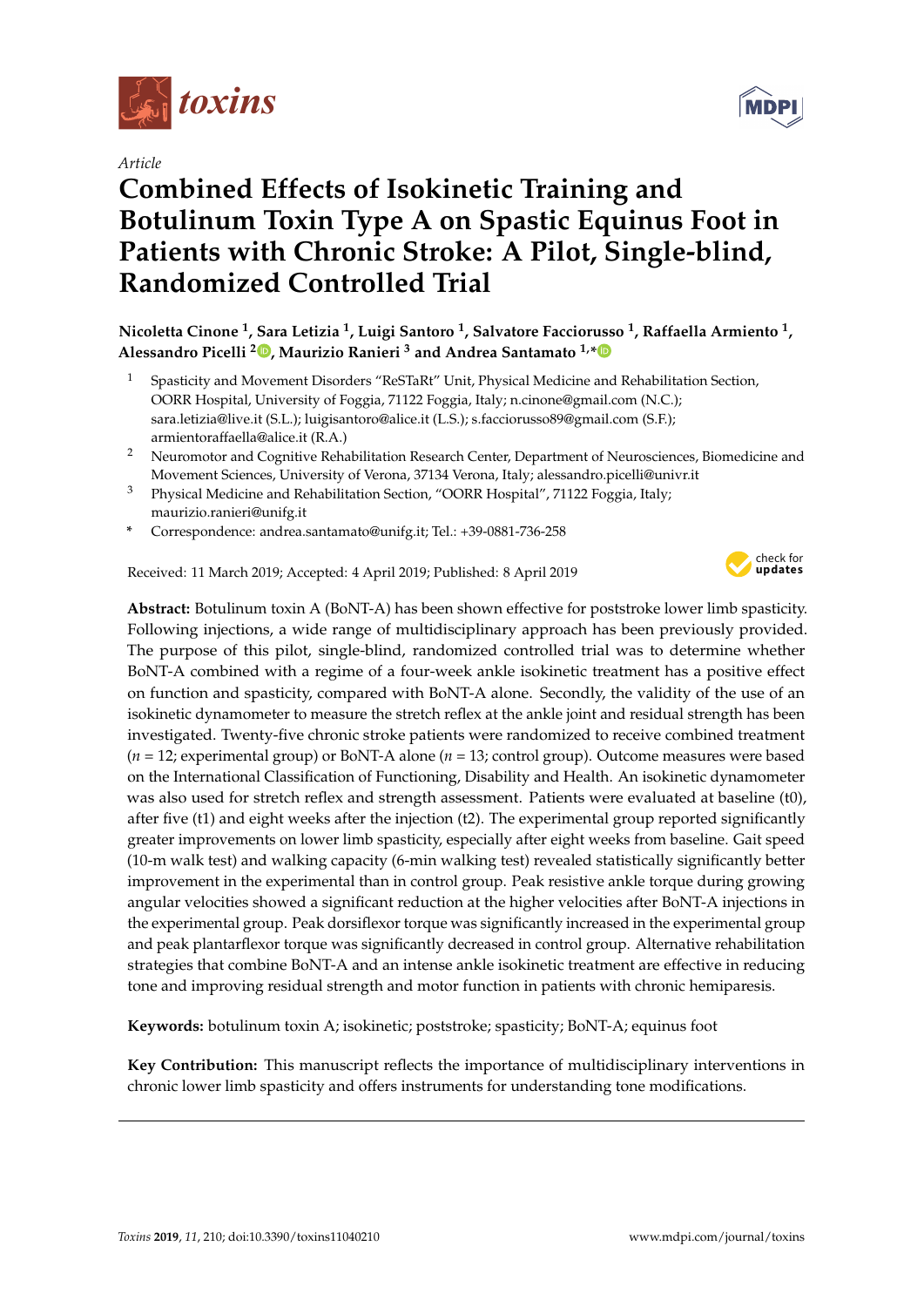#### **1. Introduction**

Stroke is one of the leading causes of mortality and a major cause of disability worldwide. Spasticity, with an occurrence after stroke of between 18% and 38%, may interfere with the execution of daily activities, social participation, and quality of life [\[1\]](#page-7-0).

In patients with lower limb spasticity after stroke, spastic equinus foot represents a prolonged abnormal lower limb posture and affects gait, standing, and transfer [\[2\]](#page-7-1). This deformity is reported in 18% of stroke patients [\[3\]](#page-7-2); spasticity of posterior muscles of the leg and weakness (especially the tibialis anterior and the peroneus muscle) with tendon shortening complicate balance and gait.

Calf muscle spasticity typically causes foot deformity, which results in the loss of heel strike, reduced toe clearance, and an inadequate base of support. These impairments decrease multiple aspects of gait ability: cadence, stride length, speed, capacity, and stability [\[4,](#page-7-3)[5\]](#page-7-4).

In the management of poststroke lower limb spasticity, the efficacy and safety of botulinum toxin A (BoNT-A) injections were investigated by many randomized controlled studies [\[6](#page-7-5)[–11\]](#page-7-6). Botulinum neurotoxins (BoNTs) are produced by sporulating and anaerobic Gram-positive bacteria of the genus Clostridium, which consists of more than 150 species. Using antisera from animals immunized with specific toxin types, BoNTs have been classified into seven different serotypes indicated with alphabetical letters (from A to G), but two toxin types—type A and type B—are used in the clinical setting [\[12\]](#page-7-7). BoNT-A reduces spasticity in selected muscles by blocking acetylcholine release at the neuromuscular junction [\[13](#page-7-8)[,14\]](#page-8-0). BoNT-A injection into plantar flexor muscles reduces muscle tone and improves ankle range of motion. Many muscles are responsible for equinus foot deformity (e.g., medial and lateral gastrocnemius, soleus, tibialis posterior, flexor hallucis longus and brevis, flexor digitorum longus and brevis, and extensor hallucis brevis), but since the gastrocnemius and the soleus are mainly involved in this posture, BoNT-A treatment targets these muscles to reduce the drive to plantarflexion [\[15,](#page-8-1)[16\]](#page-8-2). However, it is still unclear whether BoNT-A can improve voluntary control of residual strength or gait ability in chronic stroke patients [\[17–](#page-8-3)[19\]](#page-8-4). A systematic review of gait velocity in RCTs reported a 0.044 m/s increase (an effect size of 0.193) in gait velocity in the treatment groups, although the number of studies reporting such an improvement was small [\[20\]](#page-8-5). It is generally assumed that negative signs of upper motor neurone syndrome are associated with more disability and represent a big challenge for rehabilitation [\[21,](#page-8-6)[22\]](#page-8-7). Multidisciplinary approach in the management of poststroke spasticity has been considered and several trials supporting the role of adjunctive therapies after BoNT-A injections, have been published [\[23–](#page-8-8)[27\]](#page-8-9).

Hence, even if the association of BoNT-A with concomitant treatment is widely accepted, there is no general agreement on which adjunctive treatment is more effective in terms of functional walking [\[28\]](#page-8-10). Among the wide range of possibilities, there is only a paucity of published studies, often dated, concerning the role of isokinetic treatment for gait function in poststroke patients. To our knowledge, no study has combined BoNT-A treatment with an intensive isokinetic training of the ankle for spastic equine foot [\[29](#page-8-11)[,30\]](#page-8-12). From our point of view, strengthening paretic foot in patients with stroke could be a key issue for improving gait and functional parameters.

Aim of the study is to evaluate the effectiveness of a combined BoNT-A treatment and ankle isokinetic training in subjects with spastic equinus foot after stroke. Conscious of the CNS neuroplastic behavior after cerebrovascular accident, it has been hypothesized that repeated ankle dorsiflexion, combined with a coincident voluntary effort, could help to restore the synaptic spinal connections, thus improve the motor function of the lower limbs, the spatiotemporal parameters of gait, as well as the activity and participation of subjects with chronic stroke-related motor impairment.

Secondary objective is also to verify the applicability of the isokinetic dynamometer both for measuring spasticity (peak resistive torque) and residual strength (concentric peak torque). Based on previous studies, we hypnotized that BoNT-A injections would reduce stretch reflex intensity, decrease plantiflexor muscle strength, and increase ankle dorsiflexor muscle strength [\[29](#page-8-11)[,31\]](#page-8-13).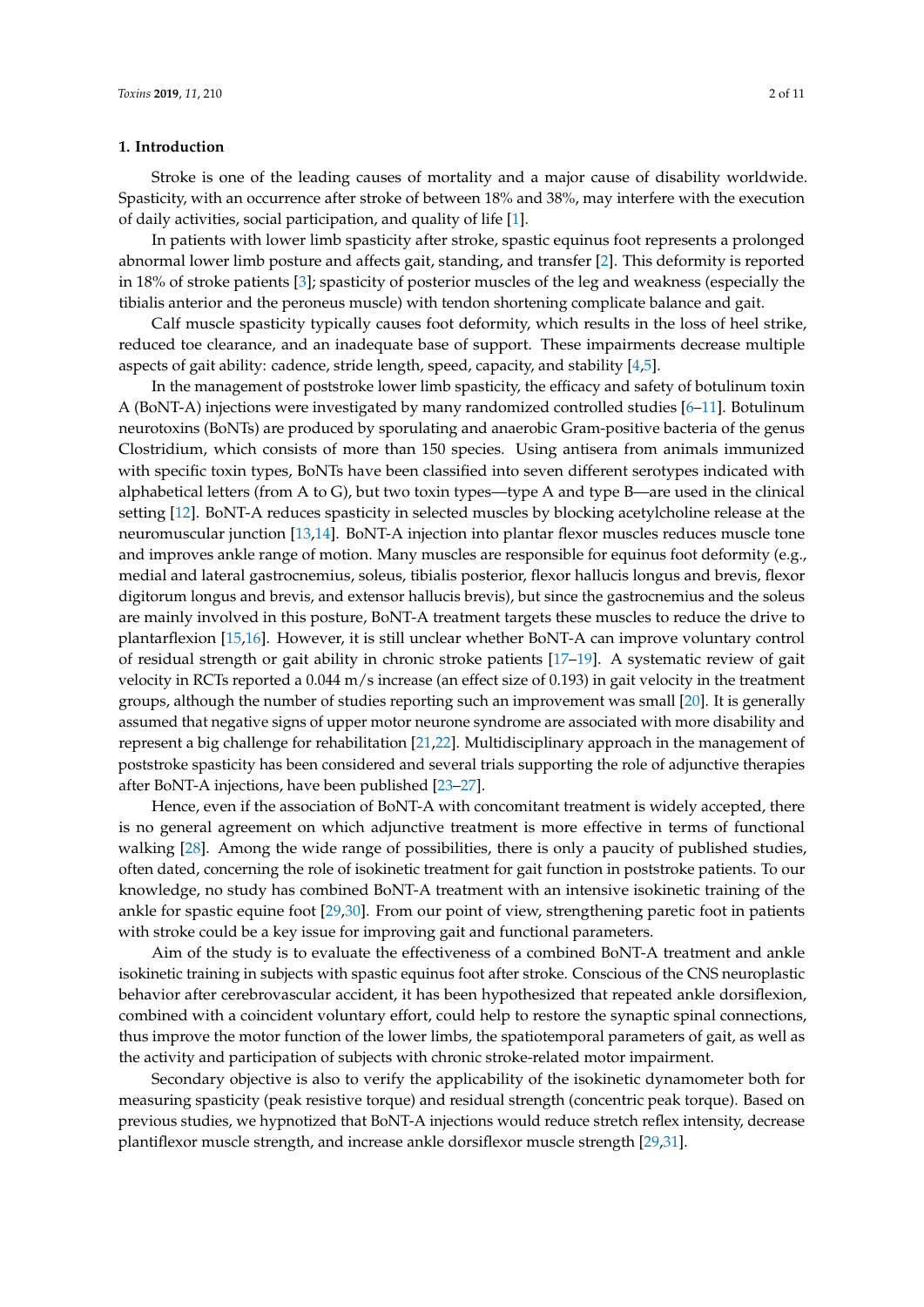### **2. Results**

<span id="page-2-0"></span>A total of 25 outpatient subjects were included in this pilot, single-blind, randomized controlled study. Table [1](#page-2-0) presents demographic characteristics at the time of enrolment.

| Variables                       | Experimental Group $(n = 12)$ | Control Group $(n = 13)$ |  |
|---------------------------------|-------------------------------|--------------------------|--|
| Age years, mean                 | 56.20 (8.92)                  | 56.40 (7.01)             |  |
| Sex, n. $M/F$                   | 8/4                           | 7/6                      |  |
| Side of hemiparesis, n R/L      | 5/7                           | 5/8                      |  |
| Etiology, Ischaemic/Haemorragic | 9/3                           | 8/5                      |  |
| Time since stroke, years, mean  | 66.42 (37.83)                 | 43.86 (29.84)            |  |

**Table 1.** Demographic characteristics of enrolled subjects.

Data are reported as mean (SD).

<span id="page-2-1"></span>No significant differences were found between experimental and control group for age, sex, time since stroke, side of hemiplegia, and mean dose of BoNT-A injected per muscle (Table [2,](#page-2-1) *p* > 0.05).

| Injection site            | Experimental Group (U) | Control Group (U) |
|---------------------------|------------------------|-------------------|
| Total dose, Triceps Surae | 107.14 (19.70)         | 120.70 (18.62)    |
| Medial Gastrocnemius      | 57.14 (18.29)          | 60.28(16.50)      |
| Lateral Gastrocnemius     | 53.33 (14.71)          | 52.24 (10.04)     |
| Soleus                    | 47.5 (14.33)           | 53.50 (14.31)     |
|                           | $\sim$ $\sim$ $\sim$   |                   |

**Table 2.** Mean average injected dosage of Onabotulinumtoxin A.

Data are reported as mean (SD) for every single muscle.

Table [3](#page-2-2) summarizes the results related to body structure. The comparison between MAS scores, reported as medians, shows a significant reduction in both groups at t1 and t2 compared to baseline.

<span id="page-2-2"></span>**Table 3.** Clinical scales for body structure International Classification of Functioning, Disability and Health (ICF) domain.

| Body<br><b>Structure</b> | t <sub>0</sub> |               | t1             |                | t2            |               |
|--------------------------|----------------|---------------|----------------|----------------|---------------|---------------|
| Outcome                  | Experimental   | Control       | Experimental   | Control        | Experimental  | Control       |
| MAS GM                   | C              |               | 1+             | 1+             | 1+            | 1+            |
| <b>MAS SOL</b>           | っ              | 2             | $1+$           | $1+$           | $1+$          | $1 +$         |
| МI                       | 51.67 (10.12)  | 49.18 (10.25) | 54.17 (8.65)   | 52.18 (10.25)  | 54.17 (9.65)  | 53.18 (12.09) |
| TSA GM                   | 19.45(5.8)     | 20(4.6)       | $13.45(4.8)$ * | $14.25(6.6)$ * | 15.78 (5.8)   | 16.45(7.2)    |
| <b>TSASOL</b>            | 13.05(6.6)     | 15(5.9)       | $9.45(5.8)$ *  | $10.76(5.4)$ * | $9.03(5.8)$ * | 11.91 (4.56)  |

MAS: Modified Ashworth Scale (data are reported as median); GM: Gastrocnemius; SOL: Soleus; MI: Motricity Index; TSA: Tardieu Score Angle. Data are reported as median/mean (SD) \*: *p* < 0.05.

MI did not differ significantly between assessment periods. A significant decrease in the mean TSA therefore indicates a reduction in spasticity in experimental and control group after five weeks, that persists in between groups analysis t0–t2 for soleus muscle ( $p = 0.042$ ).

In terms of functional and spatiotemporal parameters, there also was a significant change in 10mWt at t0–t1 (*p* 0.018, z −2.37) and t0–t2 (*p* 0.027, z −2.21) in the experimental group, but not in control (Table [4\)](#page-3-0). The 6MWT showed a statistically significant change at t0–t1(*p* 0.022, z −2.37) and t0–t2 (*p* 0.034, z −2.21) just in the experimental group. The cadence, step length, and duration of single-phase support were better than baseline in both groups, but significance was found in the experimental group after five weeks for cadence (*p* 0.018) and duration of single-phase support in nonaffected side (*p* 0.04).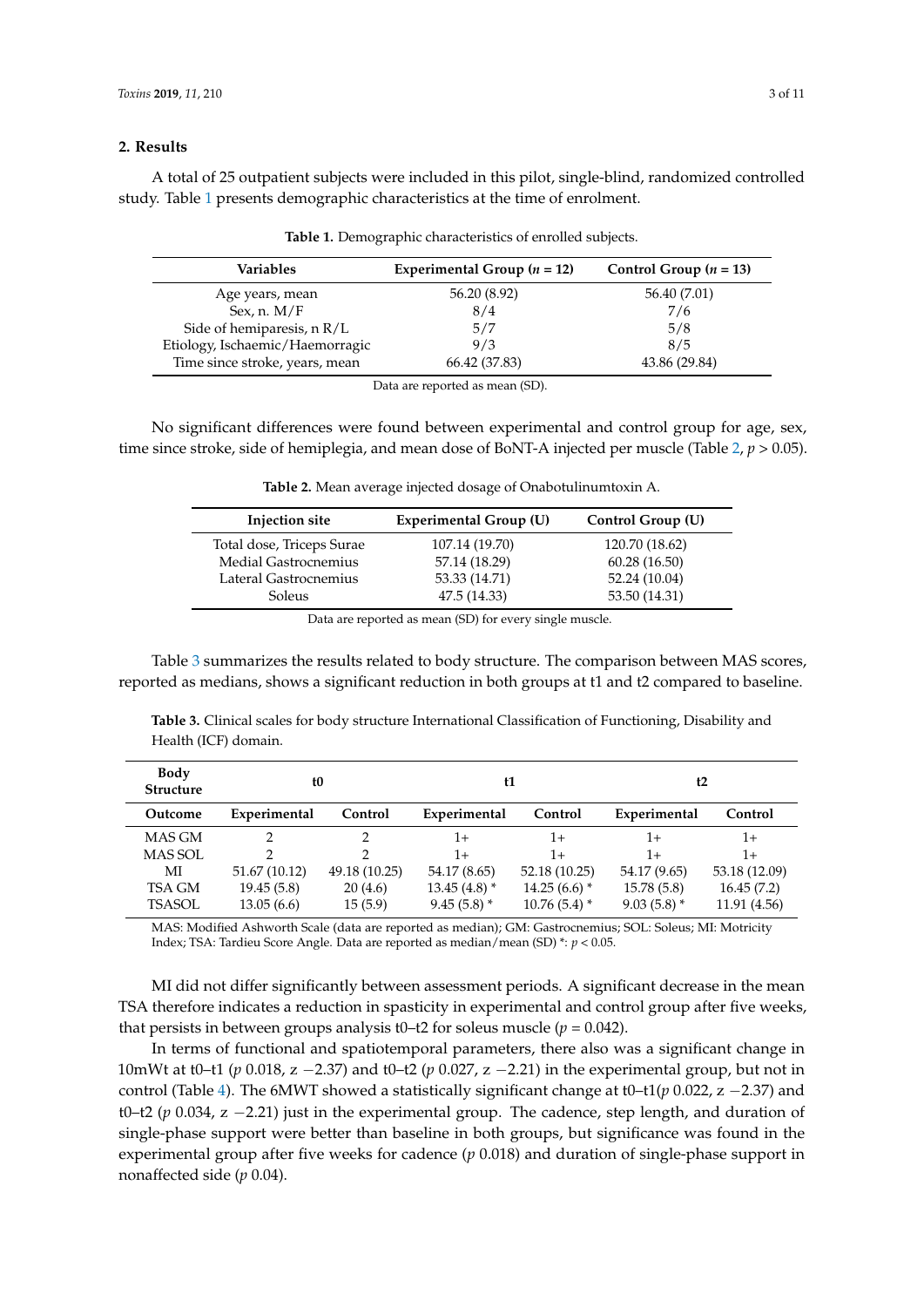| Activity      | t0                |               | t1              |                | t2              |                   |
|---------------|-------------------|---------------|-----------------|----------------|-----------------|-------------------|
| Outcome       | Experimental      | Control       | Experimental    | Control        | Experimental    | Control           |
| 10mWt         | 0.62(0.22)        | 0.61(0.18)    | $0.69(0.26)$ *  | 0.64(0.21)     | $0.65(0.24)$ *  | 0.62(0.12)        |
| 6MWT          | 221.33<br>(89.56) | 217.23(87.56) | 54.17 (8.65)    | $236(92.43)$ * | 236 (86.53) $*$ | 220.63<br>(90.46) |
| Cadence       | 76.17 (16.10)     | 76.24 (14.6)  | $80.37(13.4)$ * | 78.9 (12.6)    | 78.41 (13.96)   | 77.2 (14.26)      |
| Step NP       | 31.68(8.5)        | 32.5(9.01)    | 31.10 (8.95)    | 33.28 (10.12)  | 32.87(9.1)      | 31.54 (10.12)     |
| Step P        | 30.17 (9.14)      | 31.75 (8.79)  | 30.12 (8.96)    | 31.12 (9.27)   | 33.69 (8.75)    | 31.82 (9.75)      |
| <b>SSP NP</b> | 1.9(0.57)         | 1.92(0.32)    | $1.75(0.45)$ *  | 1.89(0.57)     | 1.80(0.58)      | 1.87(1.01)        |
| SSP P         | 1.55(0.8)         | 1.51(0.32)    | 1.60(0.27)      | 1.53(0.38)     | 1.58(0.57)      | 1.57(0.37)        |

<span id="page-3-0"></span>**Table 4.** The changes in spatiotemporal parameters in the experimental and control group over 8 weeks.

10mWt: Ten-meter walk test (m/s); 6MWT: Six-minute walking test (m). Cadence: steps/min; Step: step length (cm); NP: non-paretic side; P: paretic side; SSP: Single support phase. Data are reported as mean (SD). \*: *p* < 0.05.

Peak resistive torque (rPT) during growing angular velocities showed a significant reduction at the higher velocities (Table [5\)](#page-3-1) after BoNT-A injections (experimental  $90^{\circ}/s$ :  $p = 0.025$ , control  $p = 0.046$ ; experimental  $180°/s$  *p* = 0.042, control *p* = 0.047). Furthermore, significant improvement of rPT was achieved in isokinetic training group at t0–t2 both for 90◦/s (*p* = 0.045) and 180◦/s (*p* = 0.047). Peak concentric dorsiflexion torque was significantly increased at  $60°/s$  in experimental group at t0–t1  $(p = 0.002)$  and t0–t2 ( $p = 0.034$ ). Peak plantarflexion torque was significantly decreased at 60<sup>°</sup>/s in experimental group at t0–t1 ( $p = 0.005$ ). Peak concentric dorsiflexion torque was significantly increased at  $60^\circ$ /s in control group at t0–t1 ( $p = 0.042$ ) and t0–t2 ( $p = 0.034$ ). Peak plantarflexion torque was significantly decreased at  $60^\circ$ /s in control group both at t0–t1 ( $p = 0.042$ ) and t0–t2 ( $p = 0.032$ ).

**Table 5.** Stretch reflex and strength assessment in experimental and control group.

<span id="page-3-1"></span>

| Isokinetic          | ŧ0           |             | t1              |                 | t2              |               |
|---------------------|--------------|-------------|-----------------|-----------------|-----------------|---------------|
| Outcome             | Experimental | Control     | Experimental    | Control         | Experimental    | Control       |
| rPT $10^{\circ}/s$  | 2.35(0.65)   | 2.41(0.62)  | 2.31(0.78)      | 2.35(0.54)      | 2.32(0.76)      | 2.36(0.79)    |
| rPT $30^{\circ}/s$  | 3.25(1.14)   | 3.12(1.12)  | 3.24(0.5)       | 3.09(0.95)      | 3.28(0.81)      | 3.10(0.12)    |
| rPT $90^{\circ}/s$  | 9.1(1.13)    | 9.35(1.25)  | $8.31(1.2)$ *   | $8.75(0.97)$ *  | $8.5(1.17)$ *   | 9.2(1.25)     |
| rPT $180^{\circ}/s$ | 11.7(1.88)   | 12.1(1.79)  | $10.9(1.59)$ *  | $11.40(1.35)$ * | $10.91(1.12)$ * | 11.7(1.12)    |
| PT df               | 8.6(0.15)    | 8.91 (0.82) | $10.82(1.59)$ * | $9.71(0.92)$ *  | $9.93(1.45)$ *  | 9.28(0.95)    |
| PT pf               | 10.09(0.63)  | 10.09(0.63) | $9.73(0.52)$ *  | $8.6(0.80)$ *   | 9.85(0.66)      | $8.97(1.0)$ * |

rPT: Peak resistive torque (nm); PT df: Peak torque 60◦/s dorsiflexion; PT pf: Peak torque 60◦/s plantarflexion. Data are reported as mean (SD). \*: *p* < 0.05.

### **3. Discussion**

BoNT-A is a well-established treatment in the management of poststroke spasticity, but evidence, in terms of functional gain during gait, is still debated, considering that only few studies showing effective improvements and others reporting not relevant results on its functional efficacy [\[19,](#page-8-4)[32,](#page-9-0)[33\]](#page-9-1). With both muscular weakness and spasticity considered to be significantly detrimental to functioning in poststroke patients, there is a call for research to determine the efficacy of treatment for these motor impairments. This study is the first randomized controlled study to evaluate the combined effects of isokinetic training and botulinum toxin injection in the treatment of chronic spastic foot after stroke. Our results showed that patients allocated to the experimental group (BoNT-A + isokinetic training) obtained significantly greater reduction in muscle overactivity as measured by rPT and TSA than control group. A previous recent study showed similar results, confirming that BoNT-A clearly reduces knee extensor stretch reflex intensity as demonstrated by the decrease in peak resistive torque for all three velocities tested [\[29\]](#page-8-11).

Moreover, interestingly, the results of this study confirmed our initial hypothesis: that prolonged passive and active training of agonist muscles, obtained by isokinetic dynamometer, gives a potential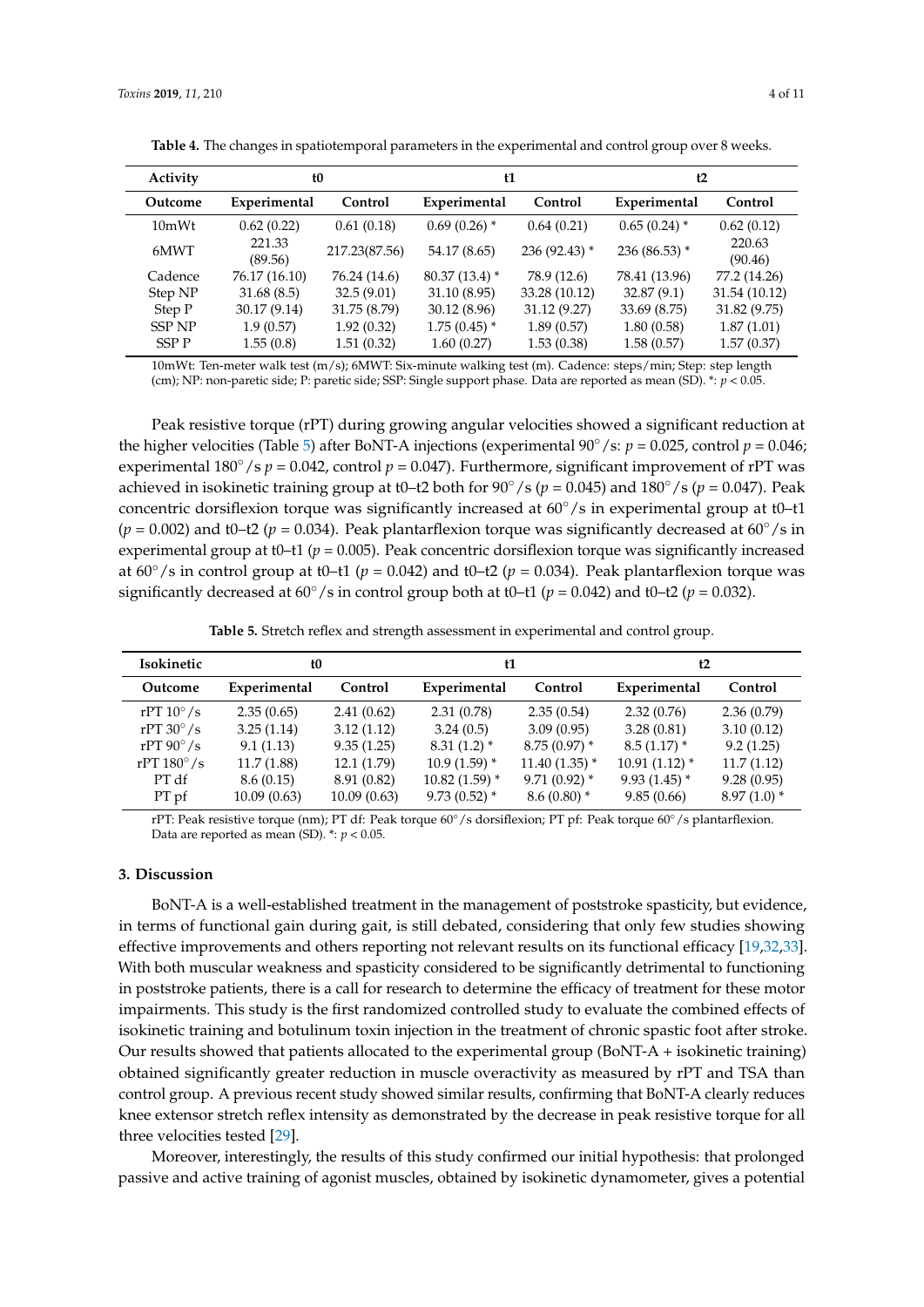benefit and improves functional gait performance. The patterns of dysfunction most commonly treated with BoNT-A in the affected lower limb are the equinovarus and equinus foot. In particular, the equinus foot is the most common spastic deformity causing gait impairment in patients with upper motor neuron syndromes [\[34–](#page-9-2)[36\]](#page-9-3). In both the experimental group and in the control group there is an evident reduction in the tone in terms of MAS, and especially of TSA. From the elaboration of the data related to the stretch reflex, it is intuitive as increasing the angular velocity a greater muscular response to the stretch is induced, since spasticity is, by definition, velocity-dependent. Following neuromuscular blockade with BoNT-A, the joint gain detected by clinical assessment becomes a value that significantly decreases five weeks after the injection. The rPT values of the plantar flexor muscles measured at eight weeks from baseline retain a significant difference only in the experimental group. The persistence of a lower resistance offered to the fast stretching could be related to the inclusion in the protocol, of passive ankle mobilizations with lower angular velocities. In a 2016 Hungarian study, the authors demonstrated that fifteen minutes of passive ankle mobilization in stroke patients with a mechanical device, are able to induce an increased BOLD (blood oxygen level-dependent) in fMRI not only in the ipsilateral area of the lesion (S1, M1, and SMA), but also in the supramarginal gyrus and the contralateral S2 area [\[37\]](#page-9-4). If the reduction of spasticity is widely known, the existing literature on gait function is controversial. Spastic hypertonia of the plantar flexor muscles can lead to equinus foot deformity and it is one of the most important factors in walking impairments in stroke patients. Equinus foot deformity also affects the execution of common and essential motor gestures during daily activities, including the sit-to-stand movement, which requires a dorsiflexor engagement greater than just walking or climbing stairs [\[38\]](#page-9-5).

Previous studies showed that an effective treatment of lower-limb spasticity is important in improving gait ability and enhancing the independence of patients after a stroke [\[39,](#page-9-6)[40\]](#page-9-7).

A 2009 Canadian study assessed the impact of BoNT-A injections in triceps surae on kinetic and kinematic parameters of the ankle, demonstrating better plantar support in-stance and increased dorsiflexion in mid-stance until ten weeks from treatment [\[41\]](#page-9-8). A recent study demonstrated that BoNT-A treatment for lower limb spasticity (medial and lateral gastrocnemius and soleus) combined with intensive rehabilitation, was effective in improving spasticity and the 6MD (6-Minute Walking Distance Test) compared with intensive rehabilitation alone in patients with chronic stroke [\[30\]](#page-8-12). A systematic review has recently been published to evaluate the effectiveness of BoNT-A injection on walking and quality of life in poststroke lower limb spasticity. The authors did not find any evidence that supports or refutes improvement on walking or quality of life, based on the review of 107 previous published papers [\[18\]](#page-8-14). Sometimes, higher doses are necessary especially in the more severe forms of spasticity in the lower limbs, so that supplementary rehabilitative treatments such as casting, splinting, and taping which implement the antispastic effect are required [\[25,](#page-8-15)[31\]](#page-8-13). In our study, we wanted to restore the synaptic connections through the possible retrograde effect of BoNT-A and, once the ankle was released, use the residual strength to obtain an efficient dorsiflexion by isokinetic training. One of the first studies was conducted on twenty patients suffering from poststroke spastic hemiparesis: the authors found an increase in strength of the dorsiflexor muscles equal to 47% and 58% for the plantiflexor muscles after 6 weeks isokinetic strength training [\[28\]](#page-8-10). In a nonrandomized, self-controlled trial, authors observed gains in strength (between 15.8% and 153.9%) and gait velocity after 6 weeks isokinetic knee training in chronic stroke patients [\[42\]](#page-9-9). Similar results found that bilateral knee–ankle isokinetic strengthening training, in addition to conventional rehabilitation program after stroke, was effective on strengthening muscles on both sides, improving functional parameters, gait, balance, and life quality (Functional Independence Measure, Stroke Specific Quality of Life Scale, Timed 10-Meter Walk Test, Six-Minute Walk Test, Stair- Climbing Test, Timed up&go Test, and Berg Balance Scale) [\[43\]](#page-9-10).

A study conducted in Taiwan in 2015 compared the effect of isokinetic and isotonic training in two groups of poststroke subjects. The authors found a significant improvement of functional capacity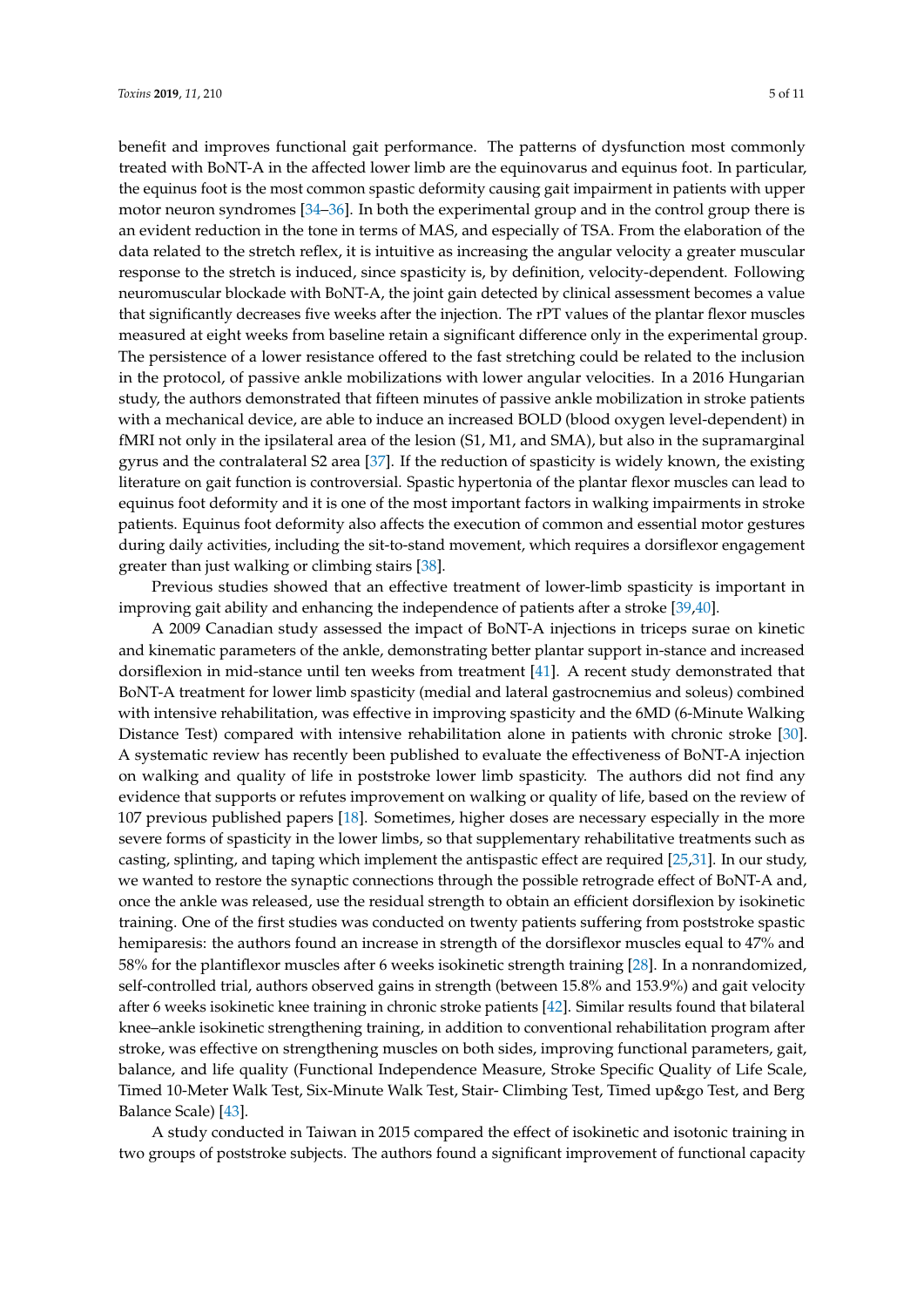parameters (increase of the flexor muscles' PT, knee extensors, and peak torque) and quality of life (Short Form-36) in isokinetic training compared to isotonic training [\[44\]](#page-9-11).

In our study, we observed that patients allocated in the experimental group gained a significantly greater improvement in walking ability as demonstrated by 6MWT and 10mWt.

Moreover, functional results were shown to maintain significance at eight weeks from the first assessment period; in our view, this was probably because patients who performed isokinetic training were more likely to adopt a new functional motor skill and to maintain it than those who did not perform any rehabilitative approach to gait recovery after BoNT-A injection. Isokinetic training after injection in our study focused on voluntary control in the ankle, as known weakness often coexists with spasticity. The results of the study are in line with our hypothesis, the peak resistive torque during passive stretching was reduced, and the angle at which peak resistive torque occurred was increased after BoNT-A injection. A further reflection concerns the paralyzing effect of botulinum toxin in the injected muscles, as demonstrated by the decreased plantarflexion at t1 and t2 in both groups. The muscle is theoretically weakened by blocking nerve impulses to the muscle fibers, and muscle weakness has been reported in experiments with rabbits and cats [\[45,](#page-9-12)[46\]](#page-9-13). Few studies have been published in this field. A double-blind, placebo-controlled study reported a decrease of 40% of maximum voluntary grip strength using hand dynamometry after BoNT-A injection in the flexor digitorum muscle [\[47\]](#page-9-14). In our study, voluntary control of plantarflexion was not as significant as that found by the authors, most likely because in chronic patients the motor function is already altered by intrinsic muscular modification and rheological properties. The reduction of plantarflexion alone, as pointed out by plantiflexor peak torque, is detrimental to the ability to push off during gait, but the functional parameters during gait were improved, especially in the experimental group. Indeed, our results confirm that combining an intensive ankle rehabilitation program with BoNT-A injection could potentiate dorsiflexor muscle strength and facilitate gait pattern also in chronic patients.

#### **4. Conclusions**

In light of our results, we can conclude that isokinetic treatment combined with BoNT-A injection in plantarflexor muscles is effective on functional gait parameters and dorsiflexor strength in chronic hemiparetic subjects. Adequate muscle strength is important for maintaining the ability to walk. The main limitation of this study is the absence of a functional assessment, such as a three-dimensional gait analysis or specific outcome measures aimed at evaluating gait ability. Future studies, with more patients, comparing different isokinetic training program after BoNT-A injections, are needed to further validate the present findings.

#### **5. Materials and Methods**

Subjects with chronic stroke and spastic hemiparesis admitted to the Department of Rehabilitation Medicine of Foggia University Hospital "OORR" from January 2018 to October 2018, were enrolled according to the inclusion criteria: diagnosis of stroke confirmed by brain computed tomography or magnetic resonance imaging;  $\geq$ 6 months after stroke onset; age  $\geq$  20 years; ankle plantar flexor spasticity  $\geq 2$  on the Modified Ashworth Scale (MAS); insufficient control of ankle dorsiflexion  $\leq 3$  on the Medical Research Council Scale (MRC); and  $\geq$ 6-min independent or supervised gait ability with or without an assistive device such as an orthosis or a cane. Exclusion criteria: a previous history of local surgery; BoNT-A injection in the past 4 months; severe ankle contracture or lower limb tendon retraction severe hemodynamic instability; and cognitive disorders or other comorbidities that would affect gait disturbance, and thus interfere with the study.

The patients were randomized in two groups: the experimental group, who received combined BoNT-A injections and isokinetic training, or the control group, who underwent BoNT-A injection alone. Randomizing software was used to allocate patients in both groups. This study was approved by Ethics Committee of Hospital OORR, Foggia, and informed consent was obtained from all subjects.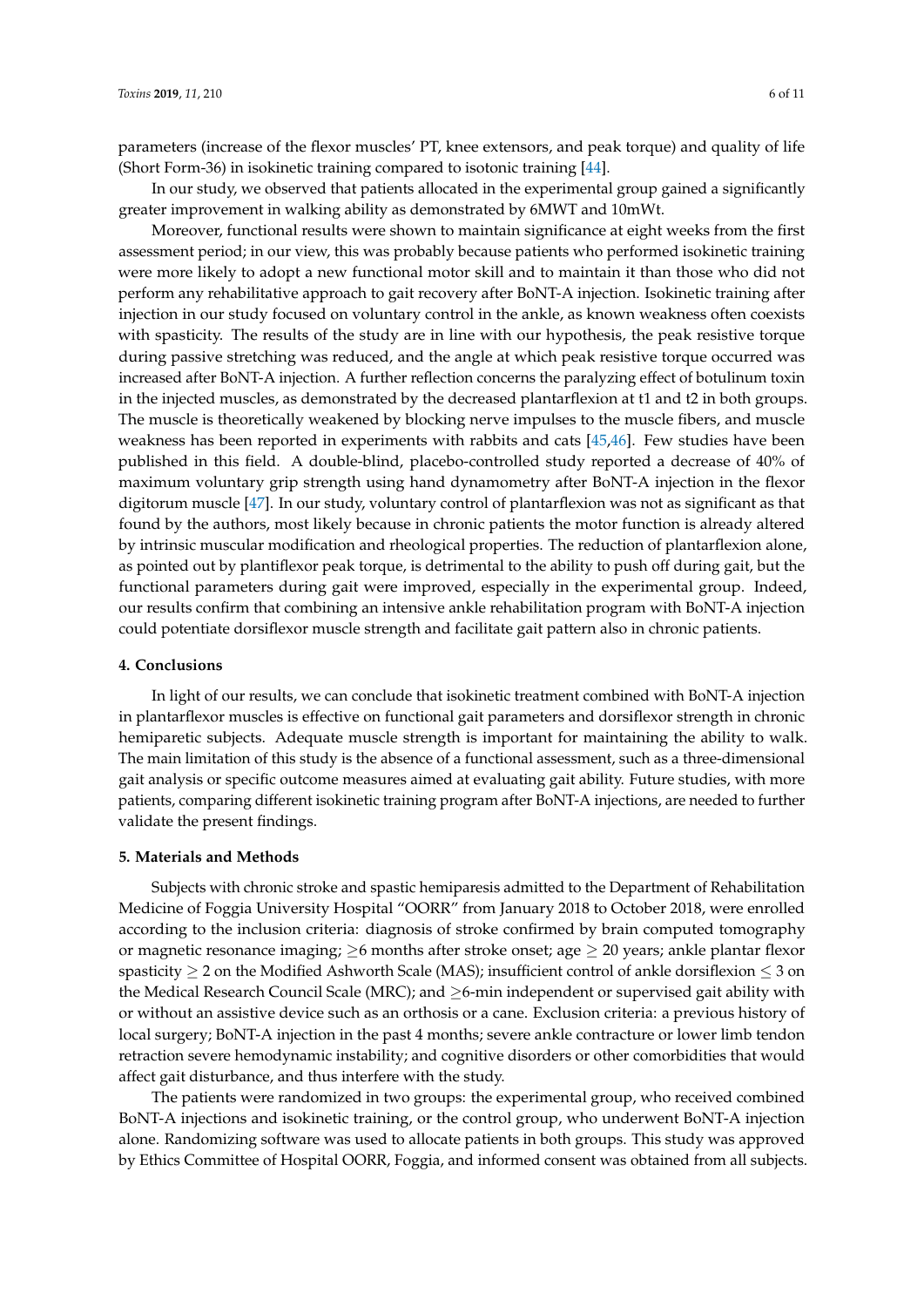#### *5.1. Outcome Measures*

After the first baseline clinical instrumental assessment (t0) and subsequent BoNT-A treatment, patients in the experimental group were initiated for isokinetic training for four weeks, five days a week. Patients were then re-evaluated after five weeks (t1) and eight weeks after the injection (t2).

Patients were examined by the same investigator who was blind to the treatment. The clinical evaluation was based on the International Classification of Functioning, Disability and Health (ICF) and, for the body function and structure ICF domain, the Modified Ashworth Scale (MAS), Motricity Index (MI), and Modified Tardieu Scale (MTS) were used.

MAS was used to assess ankle plantar flexor muscles spasticity and MI to measure strength in lower extremities [\[48\]](#page-9-15).

Tardieu spasticity angle was measured during the Modified Tardieu Scale, and reflects the velocity-dependent stretch reflex. It is the difference between the angle of arrest at slow speed and the angle of catch-and-release/clonus at fast speed during a passive ankle dorsiflexion [\[49](#page-9-16)[,50\]](#page-9-17).

The functional tests (activity ICF domain) carried out were the six-minute walk test (6MWT), as a submaximal test of aerobic capacity/endurance, and the 10-Meter Walking test (10mWt), to evaluate walking speed over a short distance [\[51](#page-9-18)[,52\]](#page-10-0).

Spatial temporal parameters (cadence, step length, and duration of the single support phase in both sides) were recorded through baropodometric measurements and mediated from two trials. Subjects were asked to walk alone on the footboard at their self-selected walking speed in order to recorder spatiotemporal parameters. A Humac NORM cybex (CSMi, Stoughton, MA, USA) isokinetic dynamometer was used for isokinetic training and assessment. Peak resistive torque was recorded during one set of five continuous passive ankle dorsiflexion movement at 10, 30, 90, and 180◦/s within 40-degree joint excursion (-10° to 30°). Every set was followed by 30 s rest. Patients were asked to relax and avoid muscle activation on both sides. For the assessment of plantarflexor and dorsiflexor strength, an isokinetic test was performed at an angular rate of  $60°/s$  in the active range of motion evaluated in the paretic side. This velocity was selected because achieved by all patients and in accordance with previous literature [\[35\]](#page-9-19). Maximal voluntary strength was assessed during five maximal concentric contractions. It was therefore measured the peak torque (PT) in the two ankle movements.

#### *5.2. Interventions*

All participants were injected with Onabotulinumtoxin A (BOTOX®, Allergan Inc., Irvine, CA, USA) into the lateral and medial head of the gastrocnemius and in the soleus of the affected lower limb, based on clinical evaluation. BoNT-A dose was adjusted in a range between 50 and 100 U (Royal College of Physician, 2018) for each muscle according to patient's muscle size, weakness, and response to previous treatment, if performed [\[53\]](#page-10-1). Injection was performed under US guidance at two sites per muscle, close to the motor point (MyLab 70 XV, Esaote, Genova, Italy) and linear transducer (scanning frequency, 6–18 MHz).

In addition, patients allocated in the experimental group underwent five 50-min sessions per week for four consecutive weeks, for a total of 20 sessions. Every ankle dorsiflexion program session included 30 continuous passive repetitions at 45◦/s and 60◦/s, 20-s rest period; 10 repetitions 30◦/s, 30-s rest period; 15 repetitions 45◦/s, 30-s rest repetitions; 15 repetitions 60◦/s, 30-s rest repetitions; 10 repetitions 90◦/s; 15 repetitions 45◦/s; 30-s rest repetitions.

The training sessions ended with a 5-min cool-down consisting of mild stretching exercises  $(-20^{\circ} \text{ to } 30^{\circ}).$ 

#### *5.3. Statistical Analysis*

The statistical analysis was performed using the Statistics toolbox SPSS 16.00 (SPSS Inc., Chicago, IL, USA) Shapiro–Wilk test was used for determining whether the continuous variables were normally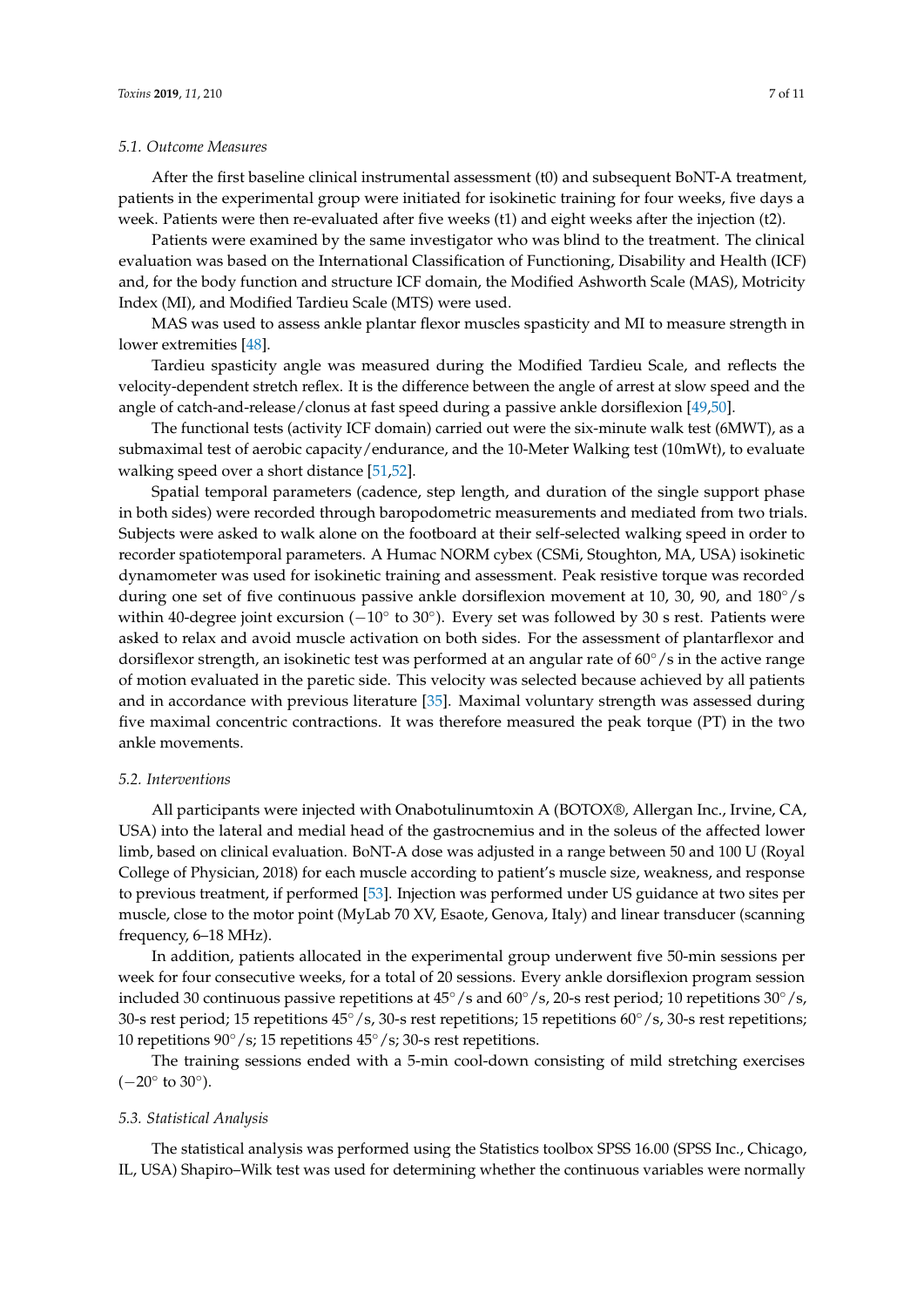distributed. The comparison of the means and medians of the groups were determined by using Student's *t*-test and Mann–Whitney U test (for continuous variables). Nonparametric paired Wilcoxon test was carried out to assess within-groups different before and after the treatment in the groups. A *p*-value of <0.05 was considered as statistically significant.

**Author Contributions:** Conceptualization, N.C. and A.S.; methodology, N.C. and S.L.; software, L.S.; validation, A.S., N.C. and M.R.; formal analysis, S.F.; investigation, N.C.; resources, S.L.; data curation, N.C. and R.A.; writing—original draft preparation, N.C.; writing—review and editing, L.S.; visualization, A.S. and A.P.; supervision, A.P. and A.S.; project administration, M.R.

**Funding:** This research received no external funding.

**Conflicts of Interest:** The authors declare no conflicts of interest.

## **References**

- <span id="page-7-0"></span>1. Schinwelsk, M.; Sławek, J. Prevalence of spasticity following stroke and its impact on quality of life with emphasis on disability in activities of daily living. Systematic review. *Neurol. Neurochir.* **2010**, *44*, 404–411. [\[CrossRef\]](http://dx.doi.org/10.1016/S0028-3843(14)60300-5)
- <span id="page-7-1"></span>2. Lamontagne, A.; Malouin, F.; Richards, C.L. Locomotor-specific measure of spasticity of plantarflexor muscles after stroke. *Arch. Phys. Med. Rehabil.* **2001**, *82*, 1696–1704. [\[CrossRef\]](http://dx.doi.org/10.1053/apmr.2001.26810) [\[PubMed\]](http://www.ncbi.nlm.nih.gov/pubmed/11733885)
- <span id="page-7-2"></span>3. Verdie, C.; Daviet, J.C.; Borie, M.J.; Popielarz, S.; Munoz, M.; Salle, J.Y.; Rebeyrotte, I.; Dudognon, P. Épidémiologie des pieds varus et/ou équin un an après un premier accident vasculaire cérébral hémisphérique: À propos d'une cohorte de 86 patients. *Ann. Réadapt. Méd. Phys.* **2004**, *47*, 81–86, [Research Gate]. [\[CrossRef\]](http://dx.doi.org/10.1016/j.annrmp.2003.10.005)
- <span id="page-7-3"></span>4. Friedman, P.J. Gait recovery after hemiplegic stroke Int. *Disabil. Stud.* **1990**, *12*, 119–122. [\[CrossRef\]](http://dx.doi.org/10.3109/03790799009166265)
- <span id="page-7-4"></span>5. Lamontagne, A.; Richards, C.L.; Malouin, F. Coactivation during gait as an adaptive behavior after stroke. *J. Electromyogr. Kinesiol.* **2000**, *10*, 407–415. [\[CrossRef\]](http://dx.doi.org/10.1016/S1050-6411(00)00028-6)
- <span id="page-7-5"></span>6. Dunne, J.W.; Gracies, J.M.; Hayes, M.; Zeman, B.; Singer, B.J.; Multicentre Study Group. A prospective, multicentre, randomized, double-blind, placebo-controlled trial of onabotulinumtoxinA to treat plantarflexor/invertor overactivity after stroke. *Clin. Rehabil.* **2012**, *26*, 787–797. [\[CrossRef\]](http://dx.doi.org/10.1177/0269215511432016) [\[PubMed\]](http://www.ncbi.nlm.nih.gov/pubmed/22308557)
- 7. Santamato, A.; Ranieri, M.; Solfrizzi, V.; Lozupone, M.; Vecchio, M.; Daniele, A.; Greco, A.; Seripa, D.; Logroscino, G.; Panza, F. High doses of incobotulinumtoxinA for the treatment of post-stroke spasticity: Are they safe and effective? *Expert Opin. Drug Metab. Toxicol.* **2016**. [\[CrossRef\]](http://dx.doi.org/10.1080/17425255.2016.1198318) [\[PubMed\]](http://www.ncbi.nlm.nih.gov/pubmed/27291256)
- 8. Pittock, S.J.; Moore, A.P.; Hardiman, O.; Ehler, E.; Kovac, M.; Bojakowski, J.; Al Khawaja, I.; Brozman, M.; Kanovský, P.; Skorometz, A.; et al. A double-blind randomised placebo-controlled evaluation of three doses of botulinum toxin type A (Dysport) in the treatment of spastic equinovarus deformity after stroke. *Cerebrovasc. Dis.* **2003**, *15*, 289–300. [\[CrossRef\]](http://dx.doi.org/10.1159/000069495) [\[PubMed\]](http://www.ncbi.nlm.nih.gov/pubmed/12686794)
- 9. Gracies, J.M.; Esquenazi, A.; Brashear, A.; Banach, M.; Kocer, S.; Jech, R.; Khatkova, S.; Benetin, J.; Vecchio, M.; McAllister, P.; et al. Efficacy and safety of abobotulinumtoxinA in spastic lower limb: Randomized trial and extension. *Neurology* **2017**, *89*, 2245–2253. [\[CrossRef\]](http://dx.doi.org/10.1212/WNL.0000000000004687)
- 10. Santamato, A.; Micello, M.F.; Panza, F.; Fortunato, F.; Pilotto, A.; Giustini, A.; Testa, A.; Fiore, P.; Ranieri, M.; Spidalieri, R. Efficacy and safety of higher doses of botulinum toxin type A NT 201 free from complexing proteins in the upper and lower limb spasticity after stroke. *J. Neural Transm.* **2013**, *120*, 469–476. [\[CrossRef\]](http://dx.doi.org/10.1007/s00702-012-0892-x)
- <span id="page-7-6"></span>11. Deltombe, T.; Wautier, D.; De Cloedt, P.; Fostier, M.; Gustin, T. Assessment and treatment of spastic equinovarus foot after stroke: Guidance from the Mont-Godinne interdisciplinary group. *J. Rehabil. Med.* **2017**, *28*, 461–468. [\[CrossRef\]](http://dx.doi.org/10.2340/16501977-2226)
- <span id="page-7-7"></span>12. Tehran, D.A.; Pirazzini, M. Novel Botulinum Neurotoxins: Exploring Underneath the Iceberg Tip. *Toxins* **2018**, *10*, 190. [\[CrossRef\]](http://dx.doi.org/10.3390/toxins10050190)
- <span id="page-7-8"></span>13. Simpson, D.M.; Gracies, J.M.; Graham, H.K.; Miyasaki, J.M.; Naumann, M.; Russman, B.; Simpson, L.L.; So, Y. Therapeutics and Technology Assessment Subcommittee of the American Academy of Neurology. Assessment: Botulinum neurotoxin for the treatment of spasticity (an evidence-based review): Report of the Therapeutics and Technology Assessment Subcommittee of the American Academy of Neurology. *Neurology* **2008**, *70*, 1691–1698.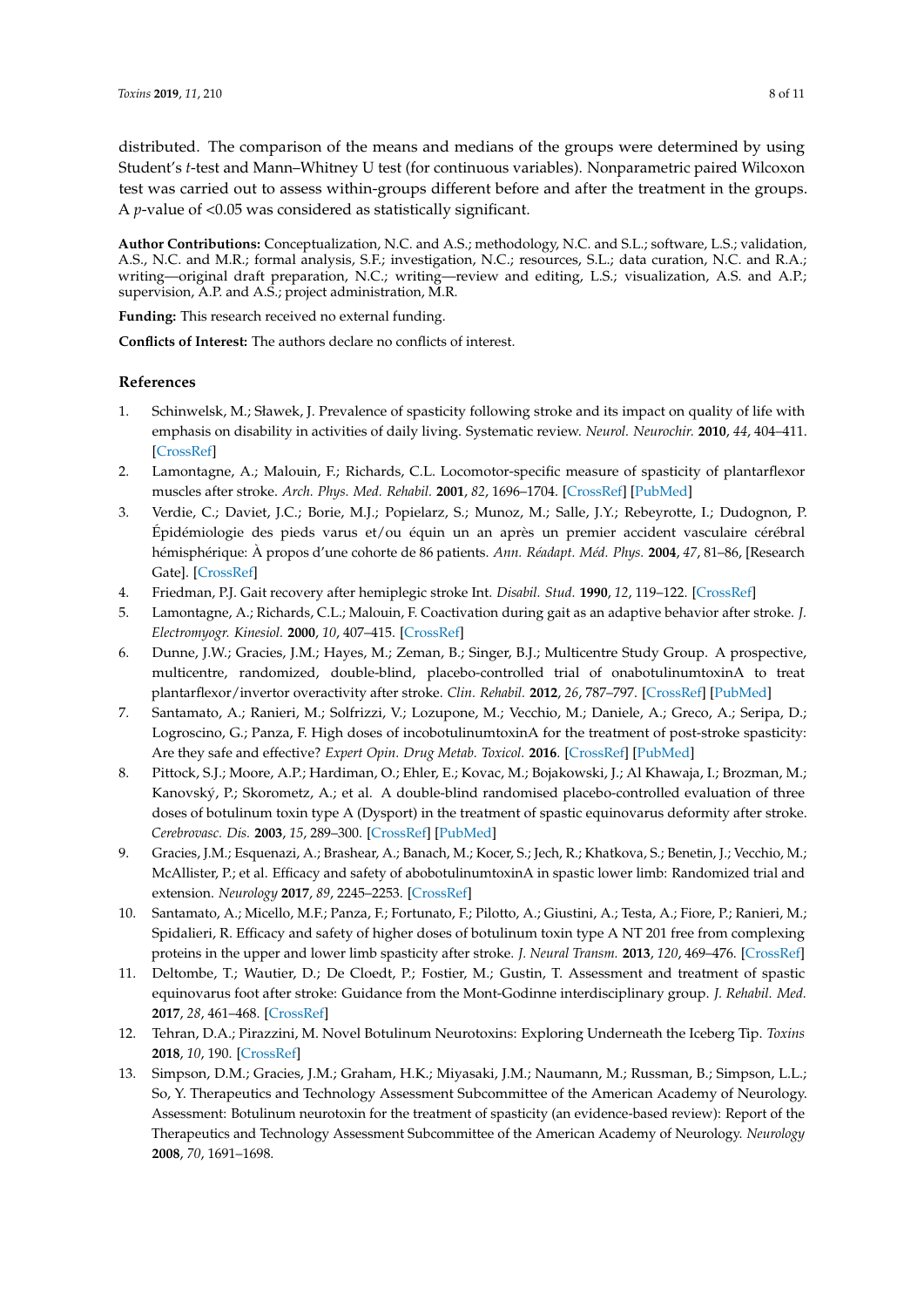- <span id="page-8-0"></span>14. Wissel, J.; Ward, A.B.; Erztgaard, P.; Bensmail, D.; Hecht, M.J.; Lejeune, T.M.; Schnider, P.; Altavista, M.C.; Cavazza, S.; Deltombe, T.; et al. European consensus table on the use of botulinum toxin type A in adult spasticity. *J. Rehabil. Med.* **2009**, *41*, 13–25. [\[CrossRef\]](http://dx.doi.org/10.2340/16501977-0303)
- <span id="page-8-1"></span>15. Ward, A.B. Managing spastic foot drop after stroke. *Eur. J. Neurol.* **2014**, *21*, 1053–1054. [\[CrossRef\]](http://dx.doi.org/10.1111/ene.12404)
- <span id="page-8-2"></span>16. Santamato, A.; Cinone, N.; Panza, F.; Letizia, S.; Santoro, L.; Lozupone, M.; Daniele, A.; Picelli, A.; Baricich, A.; Intiso, D.; et al. Botulinum Toxin Type A for the Treatment of Lower Limb Spasticity after Stroke. *Drugs* **2019**, *79*, 143–160. [\[CrossRef\]](http://dx.doi.org/10.1007/s40265-018-1042-z)
- <span id="page-8-3"></span>17. Gupta, A.D.; Chu, W.H.; Howell, S.; Chakraborty, S.; Koblar, S.; Visvanathan, R.; Cameron, I.; Wilson, D. A systematic review: Efficacy of botulinum toxin in walking and quality of life in post-stroke lower limb spasticity. *Syst. Rev.* **2018**, *7*, 1. [\[CrossRef\]](http://dx.doi.org/10.1186/s13643-017-0670-9)
- <span id="page-8-14"></span>18. Tao, W.; Yan, D.; Li, J.H.; Shi, Z.H. Gait improvement by low-dose botulinum toxin A injection treatment of the lower limbs in subacute stroke patients. *J. Phys. Ther. Sci.* **2015**, *27*, 759–762. [\[CrossRef\]](http://dx.doi.org/10.1589/jpts.27.759)
- <span id="page-8-4"></span>19. Foley, N.; Murie-Fernandez, M.; Speechley, M.; Salter, K.; Sequeira, K.; Teasell, R. Does the treatment of spastic equinovarus deformity following stroke with botulinum toxin increase gait velocity? A systematic review and meta-analysis. *Eur. J. Neurol.* **2010**, *17*, 1419–1427. [\[CrossRef\]](http://dx.doi.org/10.1111/j.1468-1331.2010.03084.x)
- <span id="page-8-5"></span>20. Li, S.; Francisco, G.E. New insights into the pathophysiology of post-stroke spasticity. *Front. Hum. Neurosci.* **2015**, *9*, 192. [\[CrossRef\]](http://dx.doi.org/10.3389/fnhum.2015.00192)
- <span id="page-8-6"></span>21. Pooyania, S.; Semenko, B. Botulinum toxin type-A (BoNTA) and dynamic wrist-hand orthoses versus orthoses alone for the treatment of spastic-paretic upper extremity in chronic stroke patients. *Open J. Ther. Rehabil.* **2014**, *2*, 12–18. [\[CrossRef\]](http://dx.doi.org/10.4236/ojtr.2014.21003)
- <span id="page-8-7"></span>22. Roche, N.; Zory, R.; Sauthier, A.; Bonnyaud, C.; Pradon, D.; Bensmail, D. Effect of rehabilitation and botulinum toxin injection on gait in chronic stroke patients: A randomized controlled study. *J. Rehabil. Med.* **2015**, *47*, 31–37. [\[CrossRef\]](http://dx.doi.org/10.2340/16501977-1887)
- <span id="page-8-8"></span>23. Weber, D.J.; Skidmore, E.R.; Niyonkuru, C.; Chang, C.L.; Huber, L.M.; Munin, M.C. Cyclic Functional Electrical Stimulation Does Not Enhance Gains in Hand Grasp Function When Used as an Adjunct to OnabotulinumtoxinA and Task Practice Therapy: A Single-Blind, Randomized Controlled Pilot Study. *Arch. Phys. Med. Rehabil.* **2010**, *91*, 679–686. [\[CrossRef\]](http://dx.doi.org/10.1016/j.apmr.2010.01.010)
- 24. Picelli, A.; Santamato, A.; Chemello, E.; Cinone, N.; Cisari, C.; Gandolfi, M.; Ranieri, M.; Smania, N.; Baricich, A. Adjuvant treatments associated with botulinum toxin injection for managing spasticity: An overview of the literature. *Ann. Phys. Rehabil. Med.* **2018**, *18*. [\[CrossRef\]](http://dx.doi.org/10.1016/j.rehab.2018.08.004)
- <span id="page-8-15"></span>25. Picelli, A.; Bacciga, M.; Melotti, C.; La Marchina, E.; Verzini, E.; Ferrari, F.; Pontillo, A.; Corradi, J.; Tamburin, S.; Saltuari, L.; et al. Combined effects of robot-assisted gait training and botulinum toxin type A on spastic equinus foot in patients with chronic stroke: A pilot, single blind, randomized controlled trial. *Eur. J. Phys. Rehabil. Med.* **2016**, *52*, 759–766.
- 26. Prazeres, A.; Lira, M.; Aguiar, P.; Monteiro, L.; Vilasbôas, I.; Melo, A. Efficacy of physical therapy associated with botulinum toxin type A on functional performance in post-stroke spasticity: A randomized, double-blinded, placebo-controlled trial. *Neurol. Int.* **2018**, *10*, 7385. [\[CrossRef\]](http://dx.doi.org/10.4081/ni.2018.7385)
- <span id="page-8-9"></span>27. Demetrios, M.; Khan, F.; Turner-Stokes, L.; Brand, C.; McSweeney, S. Multidisciplinary rehabilitation following botulinum toxin and other focal intramuscular treatment for post-stroke spasticity. *Cochrane Database Syst. Rev.* **2013**, *6*, 1465–1858. [\[CrossRef\]](http://dx.doi.org/10.1002/14651858.CD009689.pub2)
- <span id="page-8-10"></span>28. Kim, C.M.; Eng, J.J.; MacIntyre, D.L.; Dawson, A.S. Effects of isokinetic strength training on walking in persons with stroke: A double-blind controlled pilot study. *J. Stroke Cerebrovasc. Dis.* **2001**, *10*, 265–273. [\[CrossRef\]](http://dx.doi.org/10.1053/jscd.2001.123775)
- <span id="page-8-11"></span>29. Hameau, S.; Bensmail, D.; Robertson, J.; Boudarham, J.; Roche, N.; Zory, R. Isokinetic assessment of the effects of botulinum toxin injection on spasticity and voluntary strength in patients with spastic hemiparesis. *Eur. J Phys. Rehabil. Med.* **2014**, *50*, 515–523.
- <span id="page-8-12"></span>30. Uchiyama, Y.; Koyama, T.; Wada, Y.; Katsutani, M.; Kodama, N.; Domen, K. Botulinum Toxin Type A Treatment Combined with Intensive Rehabilitation for Gait Poststroke: A Preliminary Study. *J. Stroke Cerebrovasc. Dis.* **2018**, *27*, 1975–1986. [\[CrossRef\]](http://dx.doi.org/10.1016/j.jstrokecerebrovasdis.2018.02.054)
- <span id="page-8-13"></span>31. Bernuz, B.; Genet, F.; Terrat, P.; Pradon, D.; Barbot, F.; Bussel, B.; Bensmail, D. Botulinum toxin effect on voluntary and stretch reflex-related torque produced by the quadriceps: An isokinetic pilot study. *Neurorehabil. Neural Repair.* **2012**, *26*, 542–547. [\[CrossRef\]](http://dx.doi.org/10.1177/1545968311423668)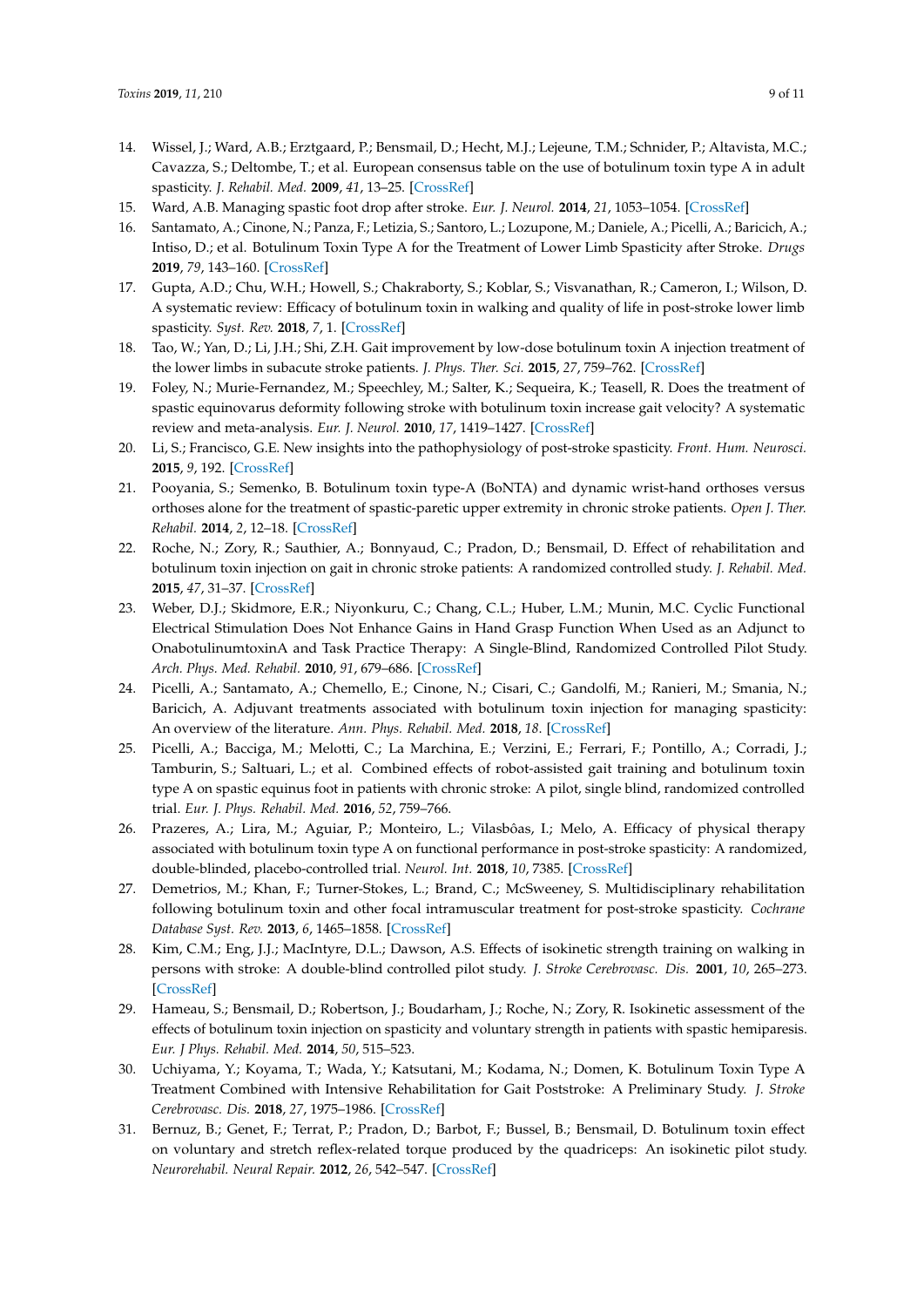- <span id="page-9-0"></span>32. Carda, S.; Invernizzi, M.; Baricich, A.; Cisari, C. Casting, taping or stretching after botulinum toxin type A for spastic equinus foot: A single-blind randomized trial on adult stroke patients. *Clin. Rehabil.* **2011**, *25*, 1119–1127. [\[CrossRef\]](http://dx.doi.org/10.1177/0269215511405080)
- <span id="page-9-1"></span>33. Lotito, G.; Bensoussan, L.; Delarque, A.; Viton, J.M. Botulinum toxin for the treatment of spastic equinovarus foot in adults: Effect on gait parameters. Comparative randomized double-blind trial versus placebo. *Ann. Phys. Rehabil. Med.* **2011**, *54*, e137–e138. [\[CrossRef\]](http://dx.doi.org/10.1016/j.rehab.2011.07.567)
- <span id="page-9-2"></span>34. Esquenazi, A.; Mayer, N.; Lee, S.; Brashear, A.; Elovic, A.; Francisco, E.; Yablon, S.; PROS Study Group. Patient Registry of Outcomes in Spasticity Care. Am. *J. Phys. Med. Rehabil.* **2012**, *91*, 729–746. [\[CrossRef\]](http://dx.doi.org/10.1097/PHM.0b013e31824fa9ca)
- <span id="page-9-19"></span>35. Pinzur, M.S.; Sherman, R.; Di Monte-Levine, P.; Trimble, J. Gait changes in adult onset hemiplegia. *Am. J. Phys. Med.* **1987**, *66*, 228–237. [\[CrossRef\]](http://dx.doi.org/10.1097/00002060-198710000-00003)
- <span id="page-9-3"></span>36. Cioni, M.; Esquenazi, A.; Hirai, B. Effects of Botulinum Toxin-A on Gait Velocity, Step Length, and Base of Support of Patients with Dynamic Equinovarus Foot. *Am. J. Phys. Med. Rehabil.* **2006**, *85*, 600–606. [\[CrossRef\]](http://dx.doi.org/10.1097/01.phm.0000223216.50068.bc)
- <span id="page-9-4"></span>37. Vér, C.; Emri, M.; Spisák, T.; Berényi, E.; Kovács, K.; Katona, P.; Balkay, L.; Menyhárt, L.; Kardos, L.; Csiba, L. The Effect of Passive Movement for Paretic Ankle-Foot and Brain Activity in Post-Stroke Patients. *Eur. Neurol.* **2016**, *76*, 132–142. [\[CrossRef\]](http://dx.doi.org/10.1159/000448033)
- <span id="page-9-5"></span>38. Aggarwal, D.; Walia, S.; Noohu, M.M. Effect of Plantarflexor Spasticity and Ankle Joint Range of Motion on Sit to Stand Movement in Stroke Patients. *J. Phys. Occup. Ther.* **2013**, *6*, 1.
- <span id="page-9-6"></span>39. Takatoshi, H.; Masahiro, A.; Hiroyoshi, H.; Nobuyuki, S.; Naoki, Y.; Masachika, N.; Yusuke, S. The Effect of Repeated Botulinum Toxin A Therapy Combined with Intensive Rehabilitation on Lower Limb Spasticity in Post-Stroke Patients. *Toxins* **2018**, *10*, 349. [\[CrossRef\]](http://dx.doi.org/10.3390/toxins10090349)
- <span id="page-9-7"></span>40. Olney, S.J.; Griffin, M.P.; McBride, I.D. Temporal, kinematic, and kinetic variables related to gait speed in subjects with hemiplegia: A regression approach. *Phys. Ther.* **1994**, *74*, 872–885. [\[CrossRef\]](http://dx.doi.org/10.1093/ptj/74.9.872)
- <span id="page-9-8"></span>41. Novak, A.C.; Olney, S.J.; Bagg, S.; Brouwer, B. Gait Changes Following Botulinum Toxin A Treatment in Stroke. *Top. Stroke Rehabil.* **2009**, *16*, 367–376. [\[CrossRef\]](http://dx.doi.org/10.1310/tsr1605-367)
- <span id="page-9-9"></span>42. Sharp, S.A.; Brouwer, B.J. Isokinetic strength training of the hemiparetic knee: Effects on function and spasticity. *Arch. Phys. Med. Rehabil.* **1997**, *78*, 1231–1236. [\[CrossRef\]](http://dx.doi.org/10.1016/S0003-9993(97)90337-3)
- <span id="page-9-10"></span>43. Büyükvural, S.; Şen; Özbudak Demir, S.; Ekiz, T.; Özgirgin, N. Effects of the bilateral isokinetic strengthening training on functional parameters, gait, and the quality of life in patients with stroke. *Int. J. Clin. Exp. Med.* **2015**, *8*, 16871–16879.
- <span id="page-9-11"></span>44. Chen, C.L.; Chang, K.J.; Wu, P.Y.; Chi, C.H.; Chang, S.T.; Cheng, Y.Y. Comparison of the Effects between Isokinetic and Isotonic Strength Training in Subacute Stroke Patients. *J. Stroke Cerebrovasc. Dis.* **2015**, *24*, 1317–1323. [\[CrossRef\]](http://dx.doi.org/10.1016/j.jstrokecerebrovasdis.2015.02.002)
- <span id="page-9-12"></span>45. Fortuna, R.; Vaz, M.A.; Youssef, A.R.; Longino, D.; Herzog, W. Changes in contractile properties of muscles receiving repeat injections of botulinum toxin (Botox). *J. Biomech.* **2011**, *44*, 39–44. [\[CrossRef\]](http://dx.doi.org/10.1016/j.jbiomech.2010.08.020)
- <span id="page-9-13"></span>46. Yaraskavitch, M.; Leonard, T.; Herzog, W. Botox produces functional weakness in non-injected muscles adjacent to the target muscle. *J. Biomech.* **2008**, *41*, 897–902. [\[CrossRef\]](http://dx.doi.org/10.1016/j.jbiomech.2007.11.016)
- <span id="page-9-14"></span>47. Bhakta, B.B.; Cozens, J.A.; Chamberlain, M.A.; Bamford, J.M. Impact of botulinum toxin type A on disability and carer burden due to arm spasticity after stroke: A randomised double blind placebo controlled trial. *J. Neurol Neurosurg. Psychiatry* **2000**, *69*, 217–221. [\[CrossRef\]](http://dx.doi.org/10.1136/jnnp.69.2.217)
- <span id="page-9-15"></span>48. Blackburn, M.; Van Vliet, P.; Mockett, S.P. Reliability of measurements obtained with the modified Ashworth scale in the lower extremities of people with stroke. *Phys. Ther.* **2002**, *82*, 25–34. [\[CrossRef\]](http://dx.doi.org/10.1093/ptj/82.1.25)
- <span id="page-9-16"></span>49. Picelli, A.; Vallies, G.; Chemello, E.; Castellazzi, P.; Brugnera, A.; Gandolfi, M.; Baricich, A.; Cisari, C.; Santamato, A.; Saltuari, L.; et al. Is spasticity always the same? An observational study comparing the features of spastic equinus foot in patients with chronic stroke and multiple sclerosis. *J. Neurol. Sci.* **2017**, *380*, 132–136. [\[CrossRef\]](http://dx.doi.org/10.1016/j.jns.2017.07.026)
- <span id="page-9-17"></span>50. Haugh, A.B.; Pandyan, A.D.; Johnson, G.R. A systematic review of the Tardieu Scale for the measurement of spasticity. *Disabil. Rehabil.* **2006**, *28*, 899–907. [\[CrossRef\]](http://dx.doi.org/10.1080/09638280500404305)
- <span id="page-9-18"></span>51. Dunn, A.; Marsden, D.L.; Nugent, E.; Van Vliet, P.; Spratt, N.J.; Attia, J.; Callister, R. Protocol variations and six-minute walk test performance in stroke survivors: A systematic review with meta-analysis. *Stroke Res. Treat.* **2015**, *2015*, 484813. [\[CrossRef\]](http://dx.doi.org/10.1155/2015/484813)